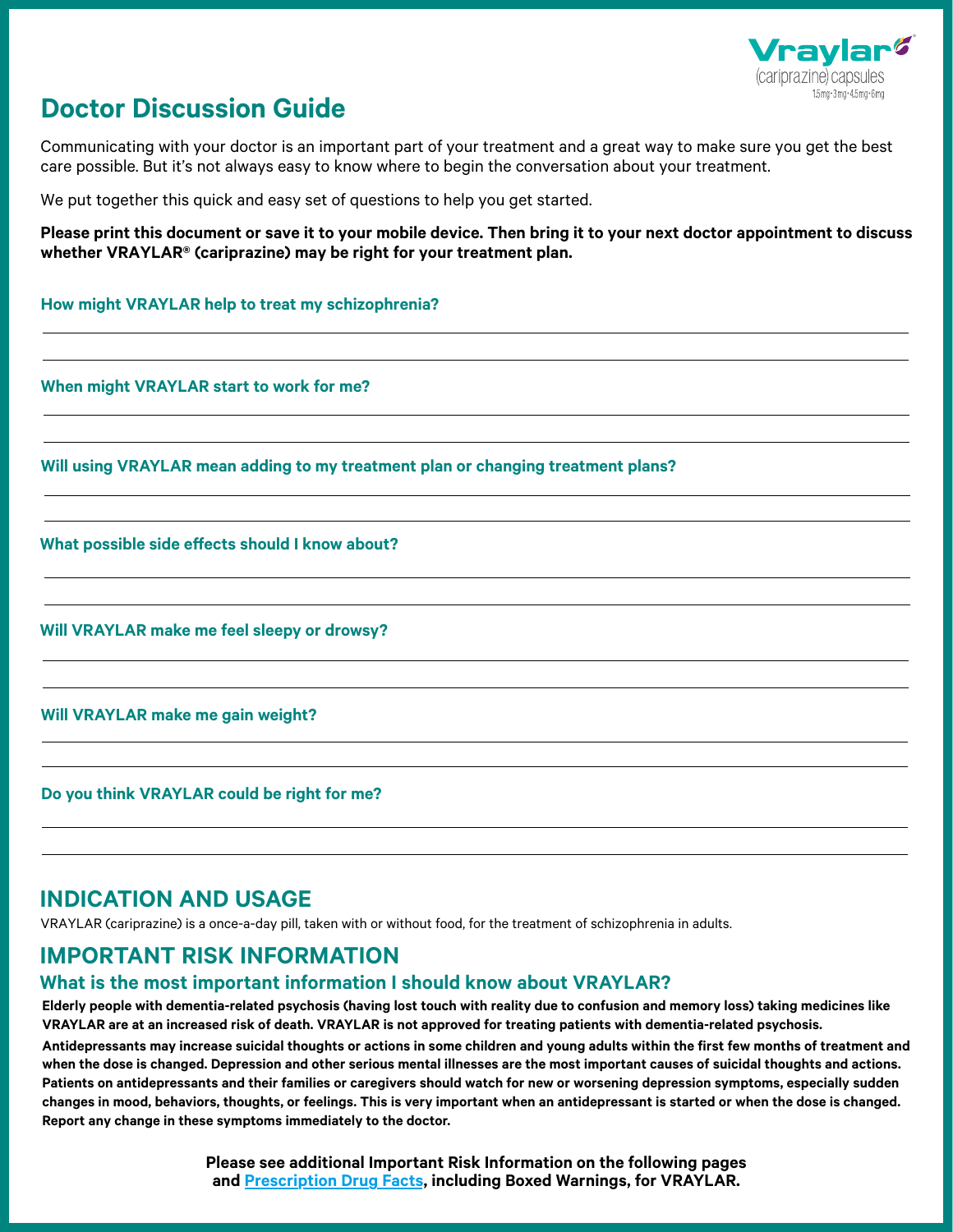## IMPORTANT RISK INFORMATION: (continued) **IMPORTANT RISK INFORMATION: (continued)**

## What is the most important information I should know about VRAYLAR® (cariprazine)? **What is the most important information I should know about VRAYLAR® (cariprazine)?**

#### **VRAYLAR may cause serious side effects, including:**

- **Stroke (cerebrovascular problems) in elderly people with dementia-related psychosis that can lead to death**
- **Neuroleptic malignant syndrome (NMS):** Call your healthcare provider or go to the nearest hospital emergency room right away if you have high fever, stiff muscles, confusion, increased sweating, or changes in breathing, heart rate, and blood pressure. These can be symptoms of a rare but potentially fatal side effect called NMS. VRAYLAR should be stopped if you have NMS
- **Uncontrolled body movements (tardive dyskinesia or TD):** VRAYLAR may cause movements that you cannot control in your face, tongue, or other  $\bullet$ body parts. Tardive dyskinesia may not go away, even if you stop taking VRAYLAR. Tardive dyskinesia may also start after you stop taking VRAYLAR
- **Late-occurring side effects:** VRAYLAR stays in your body for a long time. Some side effects may not happen right away and can start a few weeks after starting VRAYLAR, or if your dose increases. Your healthcare provider should monitor you for side effects for several weeks after starting or increasing dose of VRAYLAR
- **Problems with your metabolism, such as:**
	- **High blood sugar and diabetes:** Increases in blood sugar can happen in some people who take VRAYLAR. Extremely high blood sugar can lead to coma or death. Your healthcare provider should check your blood sugar before or soon after starting VRAYLAR and regularly during treatment. Tell your healthcare provider if you have symptoms such as feeling very thirsty, very hungry, or sick to your stomach, urinating more than usual, feeling weak, tired, confused, or your breath smells fruity
	- **Increased fat levels (cholesterol and triglycerides) in your blood:** Your healthcare provider should check fat levels in your blood before or soon after starting VRAYLAR and during treatment
	- **Weight gain:** Weight gain has been reported with VRAYLAR. You and your healthcare provider should check your weight before and regularly during treatment
- **Low white blood cell count:** Low white blood cell counts have been reported with antipsychotic drugs, including VRAYLAR. This may increase your risk of infection. Very low white blood cell counts, which can be fatal, have been reported with other antipsychotics. Your healthcare provider may do blood tests during the first few months of treatment with VRAYLAR
- **Decreased blood pressure (orthostatic hypotension):** You may feel lightheaded or faint when you rise too quickly from a sitting or lying position
- **Falls:** VRAYLAR may make you sleepy or dizzy, may cause a decrease in blood pressure when changing position (orthostatic hypotension), and can slow thinking and motor skills, which may lead to falls that can cause fractures or other injuries
- **Seizures (convulsions)**
- **Impaired judgment, thinking, and motor skills:** Do NOT drive, operate machinery, or do other dangerous activities until you know how VRAYLAR affects you. VRAYLAR may make you drowsy
- **Increased body temperature:** Do not become too hot or dehydrated during VRAYLAR treatment. Do not exercise too much. In hot weather, stay inside in a cool place if possible. Stay out of the sun. Do not wear too much clothing or heavy clothing. Drink plenty of water
- **Difficulty swallowing** that can cause food or liquid to get into your lungs

## Who should not take VRAYLAR? **Who should not take VRAYLAR?**

Do not take VRAYLAR if you are allergic to any of its ingredients. Get emergency medical help if you are having an allergic reaction (eg, rash, itching, hives, swelling of the tongue, lip, face or throat).

### What should I tell my healthcare provider before taking VRAYLAR? **What should I tell my healthcare provider before taking VRAYLAR?**

Tell your healthcare provider about any medical conditions and if you:

- have or have had heart problems or a stroke
- have or have had low or high blood pressure
- have or have had diabetes or high blood sugar in you or your family
- have or have had high levels of total cholesterol, LDL-cholesterol, or triglycerides; or low levels of HDL-cholesterol
- have or have had seizures (convulsions)
- have or have had kidney or liver problems
- have or have had low white blood cell count
- are pregnant or plan to become pregnant. VRAYLAR may harm your unborn baby. Talk to your healthcare provider about the risk to your unborn baby if you take VRAYLAR during pregnancy. If you become pregnant or think you are pregnant during treatment, talk to your healthcare provider about registering with the National Pregnancy Registry for Atypical Antipsychotics at 1-866-961-2388 or http://www.womensmentalhealth.org/clinical-and-research-programs/pregnancyregistry/ [http://www.womensmentalhealth.org/clinical-and-research-programs/pregnancyregistry/](https://womensmentalhealth.org/research/pregnancyregistry/)
- are breastfeeding or plan to breastfeed. It is not known if VRAYLAR passes into breast milk. Talk to your healthcare provider about the best way to feed your baby during treatment with VRAYLAR

**Please see additional Important Risk Information on the following pages an[d Prescription Drug Facts, i](https://www.vraylar.com/api/sitecore/Allergan/OpenPDF/OpenFile?pdffilepath=%2F-%2Fmedia%2Fproject%2Fvraylar%2Fdownload%2Fschizophrenia%2FVraylar_Consumer_Brief_Summary_Bipolar_Disorder_Schizophrenia.ashx)ncluding Boxed Warnings, for VRAYLAR.**